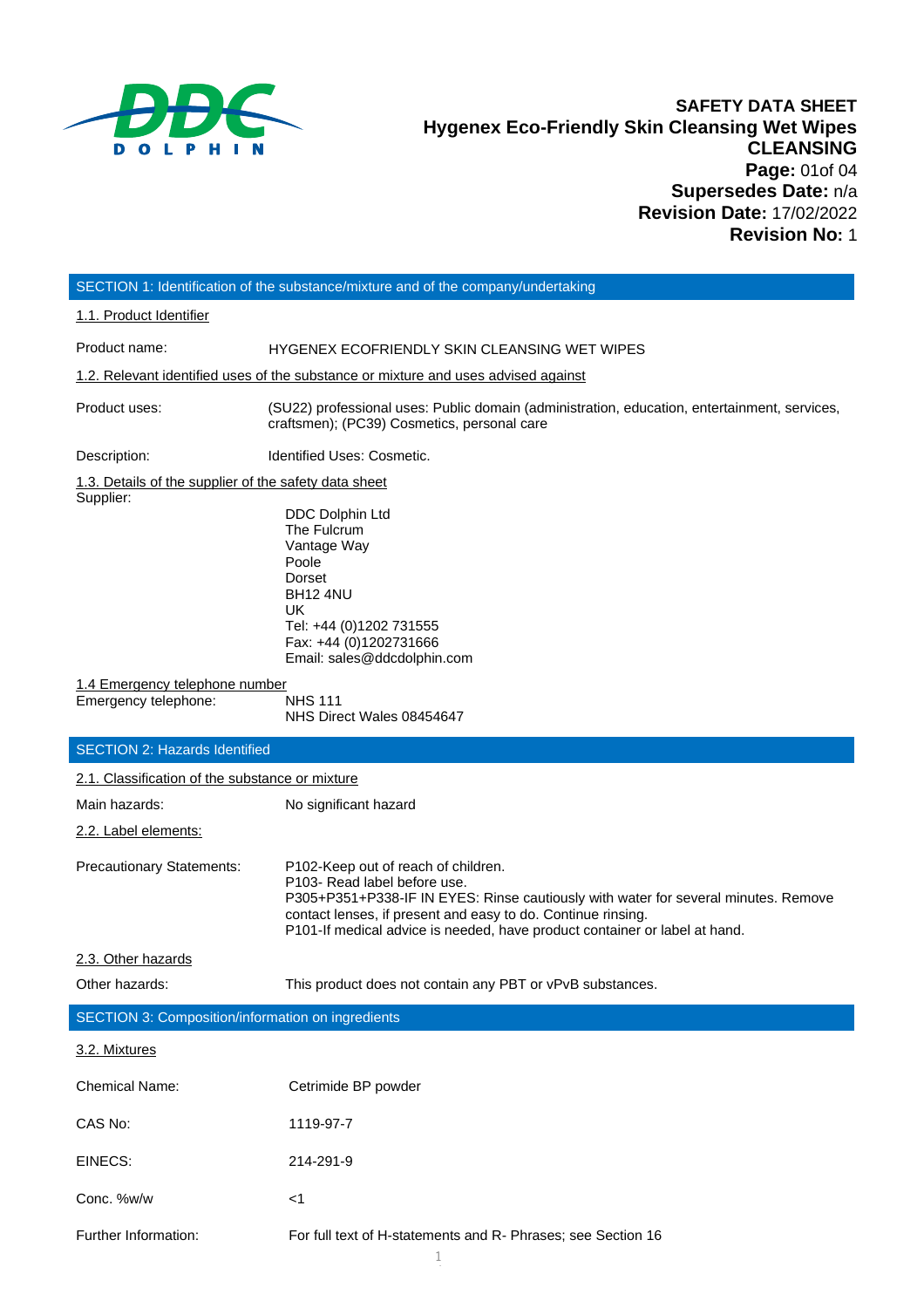# **HYGENEX ECO¬FRIENDLY SKIN CLEANSING WET WIPES**

| <b>SECTION 4: First aid measures</b>                                                               |                                                                                                           |  |  |  |  |  |  |
|----------------------------------------------------------------------------------------------------|-----------------------------------------------------------------------------------------------------------|--|--|--|--|--|--|
| 4.1. Description of first aid measures                                                             |                                                                                                           |  |  |  |  |  |  |
| Skin contact:                                                                                      | Not applicable                                                                                            |  |  |  |  |  |  |
| Eye contact:                                                                                       | Bathe the eye with running water for 15 minutes                                                           |  |  |  |  |  |  |
| Ingestion:                                                                                         | Wash out mouth with water.                                                                                |  |  |  |  |  |  |
| Inhalation:                                                                                        | No symptoms                                                                                               |  |  |  |  |  |  |
| 4.2. Most important symptoms and effects, both acute and delayed                                   |                                                                                                           |  |  |  |  |  |  |
| Skin contact:                                                                                      | There may be mild irritation at the site of contact.                                                      |  |  |  |  |  |  |
| Eye contact:                                                                                       | There may be irritation and redness.                                                                      |  |  |  |  |  |  |
| Ingestion:                                                                                         | There may be irritation of the throat.                                                                    |  |  |  |  |  |  |
| Inhalation:                                                                                        | No symptoms                                                                                               |  |  |  |  |  |  |
| 4.3. Indication of any immediate medical attention and special treatment needed<br>Not applicable. |                                                                                                           |  |  |  |  |  |  |
| <b>SECTION 5: Firefighting measures</b>                                                            |                                                                                                           |  |  |  |  |  |  |
| 5.1. Extinguishing media                                                                           |                                                                                                           |  |  |  |  |  |  |
| Extinguishing media:                                                                               | This product is not flammable. Use extinguishing media appropriate to the surrounding fire<br>conditions. |  |  |  |  |  |  |
| 5.2. Special hazards arising from the substance or mixture                                         |                                                                                                           |  |  |  |  |  |  |
| Exposure hazards:                                                                                  | In combustion emits toxic fumes.                                                                          |  |  |  |  |  |  |
| 5.3. Advice for fire fighters                                                                      |                                                                                                           |  |  |  |  |  |  |
| Advice for fire fighters:                                                                          | No specific firefighting procedure given.                                                                 |  |  |  |  |  |  |
| <b>SECTION 6: Accidental release measures</b>                                                      |                                                                                                           |  |  |  |  |  |  |
|                                                                                                    | <u>6.1. Personal precautions, protective equipment and emergency procedures</u>                           |  |  |  |  |  |  |
| Personal precautions:                                                                              | Avoid contact with eyes. Surfaces contaminated with the product will become slippery.                     |  |  |  |  |  |  |
| 6.2. Environmental precautions                                                                     |                                                                                                           |  |  |  |  |  |  |
| Environmental precautions:                                                                         | Do not allow product to enter drains. Do not flush into surface water.                                    |  |  |  |  |  |  |
| 6.3. Methods and material for containment and cleaning up                                          |                                                                                                           |  |  |  |  |  |  |
| Methods for cleaning up:                                                                           | Clean spillage area thoroughly with plenty of water.                                                      |  |  |  |  |  |  |
| 6.4. Reference to other sections                                                                   |                                                                                                           |  |  |  |  |  |  |
| Reference to other sections:                                                                       | For waste disposable see section 13.                                                                      |  |  |  |  |  |  |
| <b>SECTION 7: Handling and storage</b>                                                             |                                                                                                           |  |  |  |  |  |  |

### 7.1. Precautions for safe handling

Avoid contact with eyes. Do not eat drink or smoke in areas where this product is used or stored. Wash hands after handling the product. Adopt best manual handling considerations when handling, carrying, or dispensing.

### 7.2. Conditions for safe storage, including any incompatibilities

Keep out of the reach of children. Keep in a cool, dry, well-ventilated area. Keep containers tightly closed. Store in correctly labelled containers. Do NOT allow to freeze.

### 7.3. Specific end use(s)

Restricted to professional users.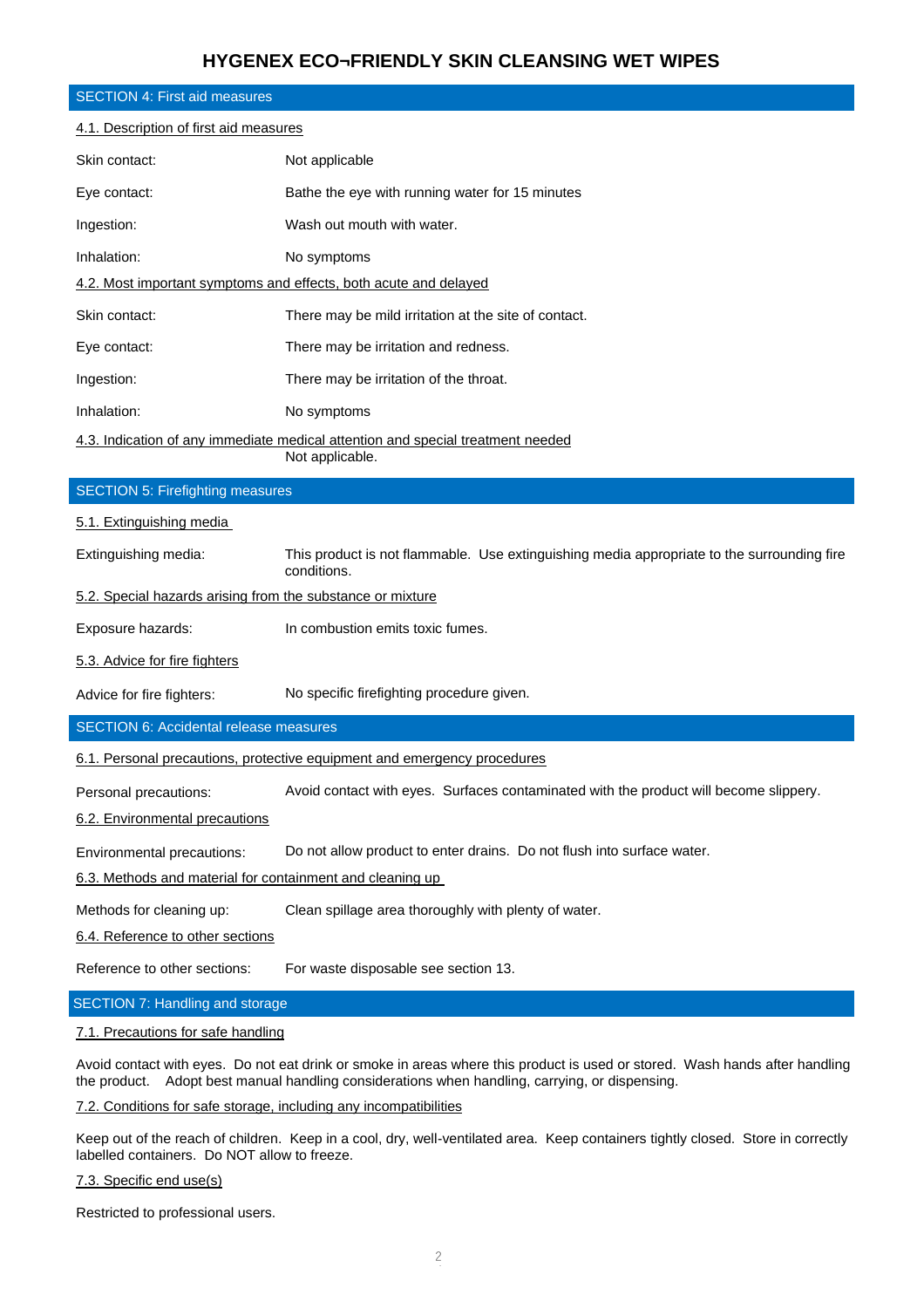# **HYGENEX ECO¬FRIENDLY SKIN CLEANSING WET WIPES**

|                                                      | <b>SECTION 8: Exposure Controls/personal protection</b>                                                                 |  |  |  |  |  |  |
|------------------------------------------------------|-------------------------------------------------------------------------------------------------------------------------|--|--|--|--|--|--|
| 8.1. Control parameters                              |                                                                                                                         |  |  |  |  |  |  |
| Workplace exposure limits                            | No data available                                                                                                       |  |  |  |  |  |  |
| DNEL / PNEC values:                                  | No data available                                                                                                       |  |  |  |  |  |  |
| 8.2. Exposure controls                               |                                                                                                                         |  |  |  |  |  |  |
| Respiratory protection:                              | Respiratory protection not required.                                                                                    |  |  |  |  |  |  |
| Hand protection:                                     | Not required                                                                                                            |  |  |  |  |  |  |
| Eye protection:                                      | Safety glasses, ensure eye bath is to hand.                                                                             |  |  |  |  |  |  |
| Skin Protection:                                     | Not required                                                                                                            |  |  |  |  |  |  |
| <b>SECTION 9: Physical and Chemical Properties</b>   |                                                                                                                         |  |  |  |  |  |  |
|                                                      | 9.1. Information on basic physical and chemical properties                                                              |  |  |  |  |  |  |
| State:                                               | Impregnated wet wipes                                                                                                   |  |  |  |  |  |  |
| Colour                                               | White                                                                                                                   |  |  |  |  |  |  |
| Odour:                                               | Characteristic                                                                                                          |  |  |  |  |  |  |
| pH:                                                  | $5.0 - 5.5$                                                                                                             |  |  |  |  |  |  |
| Flash point °C:                                      | 60-93                                                                                                                   |  |  |  |  |  |  |
| 9.2. Other information                               |                                                                                                                         |  |  |  |  |  |  |
| Other information:                                   | No data available.                                                                                                      |  |  |  |  |  |  |
| <b>SECTION 10: Stability and reactivity</b>          |                                                                                                                         |  |  |  |  |  |  |
| 10.1. Reactivity                                     |                                                                                                                         |  |  |  |  |  |  |
| Reactivity:                                          | No specific reactivity hazards associated with this product.                                                            |  |  |  |  |  |  |
| 10.2. Chemical stability                             |                                                                                                                         |  |  |  |  |  |  |
| <b>Chemical Stability:</b>                           | Stable under normal conditions. This product in not flammable. Will not decompose if<br>stored and used as recommended. |  |  |  |  |  |  |
| 10.3. Possibility of hazardous reactions             |                                                                                                                         |  |  |  |  |  |  |
| Hazardous reactions:                                 | Strong acids and strong bases. Strong oxidising agents.                                                                 |  |  |  |  |  |  |
| 10.4. Conditions to avoid                            | Heat. Do NOT allow to freeze.                                                                                           |  |  |  |  |  |  |
| 10.5. Incompatible materials                         |                                                                                                                         |  |  |  |  |  |  |
| 10.6. Hazardous decomposition products               | Strong acids and strong bases. Strong oxidising agents.                                                                 |  |  |  |  |  |  |
|                                                      | Burning produces irritating, toxic and obnoxious fumes.                                                                 |  |  |  |  |  |  |
| <b>SECTION 11: Toxicological information</b>         |                                                                                                                         |  |  |  |  |  |  |
| 11.1 Information on toxicological effects            |                                                                                                                         |  |  |  |  |  |  |
| Hazardous ingredients: Cetrimide BP powder           | Oral RAT LD50<br>3900mg/kg                                                                                              |  |  |  |  |  |  |
| Toxicity values:                                     | No data available.                                                                                                      |  |  |  |  |  |  |
| Symptoms/Routes of exposure:                         |                                                                                                                         |  |  |  |  |  |  |
| Skin contact:                                        | There may be mild irritation at the site of contact.                                                                    |  |  |  |  |  |  |
| Eye contact:                                         | There may be irritation and redness.                                                                                    |  |  |  |  |  |  |
| There may be irritation of the throat.<br>Ingestion: |                                                                                                                         |  |  |  |  |  |  |
| Inhalation:                                          | No symptoms                                                                                                             |  |  |  |  |  |  |